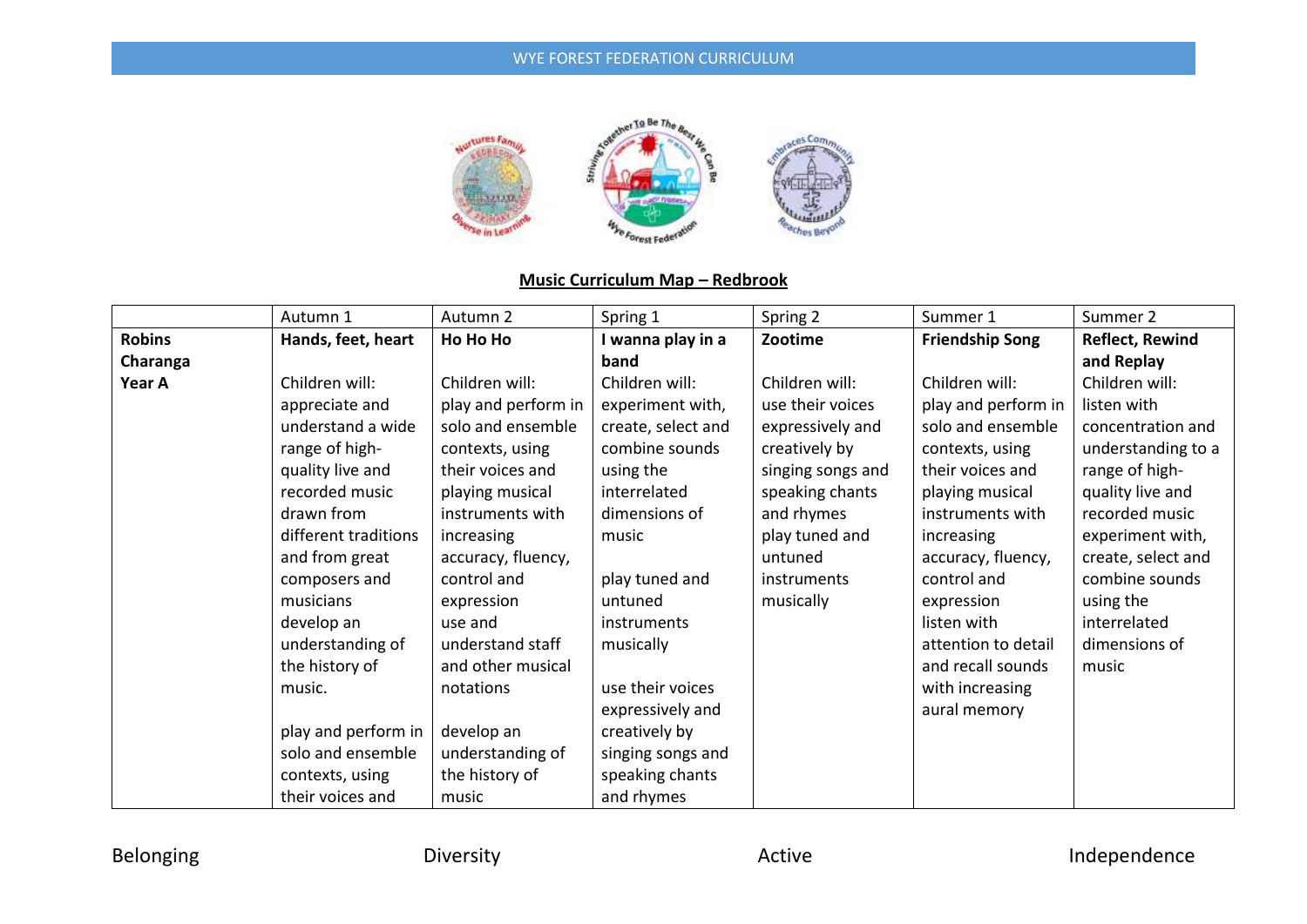|                    | playing musical     |                    |                           |                        |                         |                        |
|--------------------|---------------------|--------------------|---------------------------|------------------------|-------------------------|------------------------|
|                    | instruments with    |                    |                           |                        |                         |                        |
|                    | increasing          |                    |                           |                        |                         |                        |
|                    | accuracy, fluency,  |                    |                           |                        |                         |                        |
|                    | control and         |                    |                           |                        |                         |                        |
|                    | expression          |                    |                           |                        |                         |                        |
| <b>Robins</b>      | <b>Hey You!</b>     | Rhythm in the way  | In the Groove             | <b>Round and Round</b> | <b>Your Imagination</b> | <b>Reflect, Rewind</b> |
| Charanga           |                     | we walk and        |                           |                        |                         | and Replay             |
| Year B             | Children will:      | <b>Banana Rap</b>  | Children will:            | Children will:         | Children will:          |                        |
|                    | use their voices    |                    | listen with               | play tuned and         | experiment with,        | Children will:         |
|                    | expressively and    | Children will:     | concentration and         | untuned                | create, select and      | listen with            |
|                    | creatively by       | listen with        | understanding to a        | instruments            | combine sounds          | concentration and      |
|                    | singing songs and   | concentration and  | range of high-            | musically              | using the               | understanding to a     |
|                    | speaking chants     | understanding to a | quality live and          |                        | interrelated            | range of high-         |
|                    | and rhymes          | range of high-     | recorded music            | listen with            | dimensions of           | quality live and       |
|                    |                     | quality live and   |                           | concentration and      | music                   | recorded music         |
|                    | listen with         | recorded music     | use their voices          | understanding to a     |                         |                        |
|                    | concentration and   |                    | expressively and          | range of high-         | listen with             | experiment with,       |
|                    | understanding to a  | use their voices   | creatively by             | quality live and       | concentration and       | create, select and     |
|                    | range of high-      | expressively and   | singing songs and         | recorded music         | understanding to a      | combine sounds         |
|                    | quality live and    | creatively by      | speaking chants           |                        | range of high-          | using the              |
|                    | recorded music.     | singing songs and  | and rhymes                |                        | quality live and        | interrelated           |
|                    |                     | speaking chants    |                           |                        | recorded music          | dimensions of          |
|                    |                     | and rhymes.        |                           |                        |                         | music                  |
|                    |                     |                    |                           |                        |                         |                        |
| <b>KIngfishers</b> | Let your spirit fly | Glockenspiel       | <b>Three Little Birds</b> | <b>The Dragon Song</b> | <b>Bringing us</b>      | <b>Reflect, Rewind</b> |
| Charanga           |                     | Stage 1            |                           |                        | <b>Together</b>         | and Replay             |
| Year A             | Children will:      | Children will:     | Children will:            | Children will:         | Children will:          | Children will:         |
|                    | listen with         | use and            | improvise and             | play and perform in    | improvise and           | play and perform in    |
|                    | attention to detail | understand staff   | compose music for         | solo and ensemble      | compose music for       | solo and ensemble      |
|                    | and recall sounds   | and other musical  | a range of                | contexts, using        | a range of              | contexts, using        |
|                    |                     | notations          | purposes using the        | their voices and       | purposes using the      | their voices and       |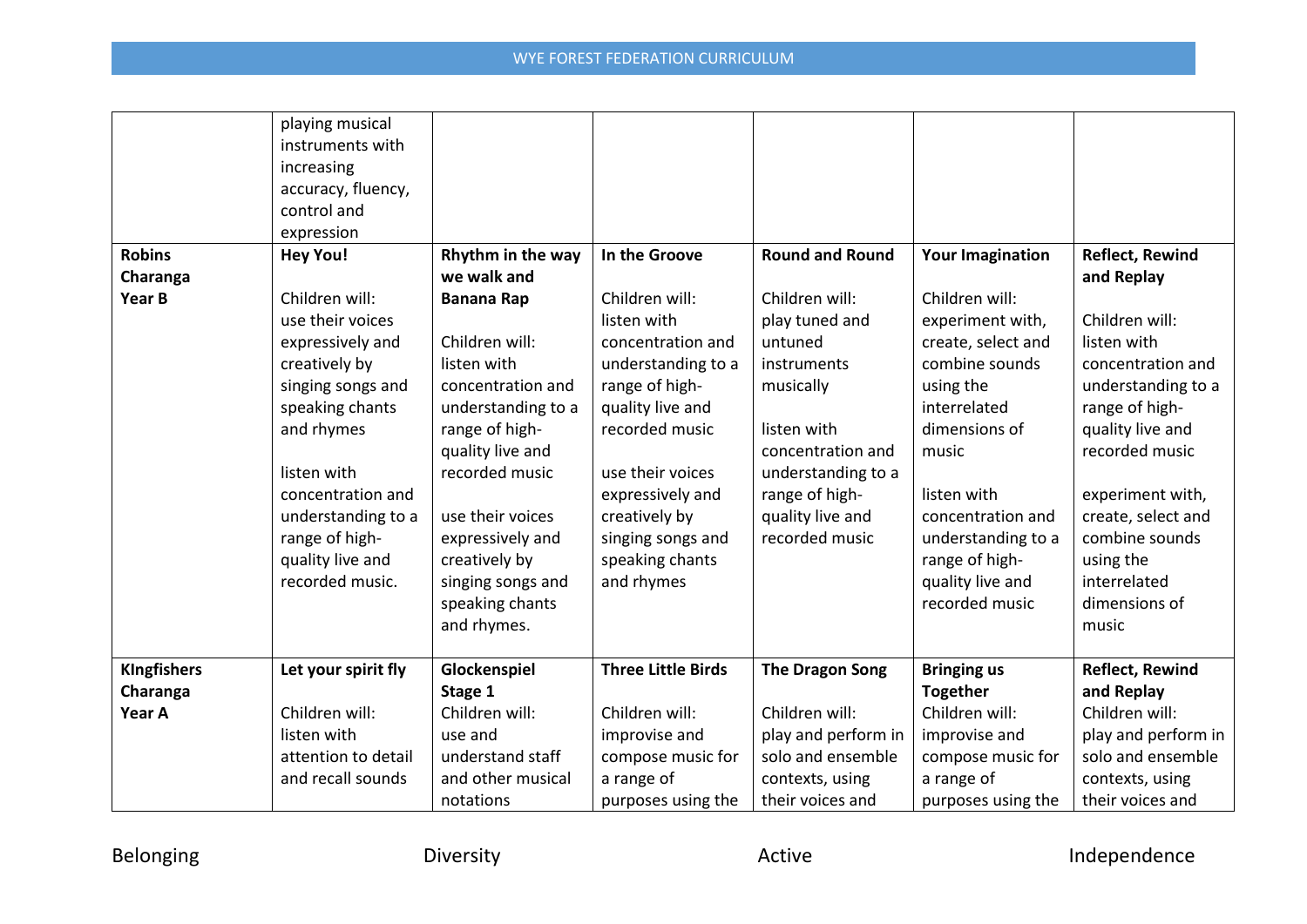|                    | with increasing     | play and perform in | interrelated        | playing musical     | interrelated         | playing musical        |
|--------------------|---------------------|---------------------|---------------------|---------------------|----------------------|------------------------|
|                    | aural memory        | solo and ensemble   | dimensions of       | instruments with    | dimensions of        | instruments with       |
|                    |                     | contexts, using     | music               | increasing          | music                | increasing             |
|                    | develop an          | their voices and    |                     | accuracy, fluency,  |                      | accuracy, fluency,     |
|                    | understanding of    | playing musical     | use and             | control and         | use and              | control and            |
|                    | the history of      | instruments with    | understand staff    | expression          | understand staff     | expression             |
|                    | music.              | increasing          | and other musical   |                     | and other musical    |                        |
|                    |                     | accuracy, fluency,  | notations Mu2/1.6   | improvise and       | notations            | improvise and          |
|                    | play and perform in | control and         | develop an          | compose music for   |                      | compose music for      |
|                    | solo and ensemble   | expression          | understanding of    | a range of          | appreciate and       | a range of             |
|                    | contexts, using     |                     | the history of      | purposes using the  | understand a wide    | purposes using the     |
|                    | their voices and    |                     | music.              | interrelated        | range of high-       | interrelated           |
|                    | playing musical     |                     |                     | dimensions of       | quality live and     | dimensions of          |
|                    | instruments with    |                     |                     | music               | recorded music       | music                  |
|                    | increasing          |                     |                     |                     | drawn from           |                        |
|                    | accuracy, fluency,  |                     |                     |                     | different traditions | listen with            |
|                    | control and         |                     |                     |                     | and from great       | attention to detail    |
|                    | expression          |                     |                     |                     | composers            | and recall sounds      |
|                    |                     |                     |                     |                     |                      | with increasing        |
|                    |                     |                     |                     |                     |                      | aural memory           |
| <b>KIngfishers</b> | <b>Mamma Mia</b>    | Glockenspiel        | Stop!               | Lean on Me          | <b>Blackbird</b>     | <b>Reflect, Rewind</b> |
| Charanga           |                     | Stage 2             |                     |                     |                      | and Replay             |
| Year B             | Children will:      | Children will:      | Children will:      | Children will:      | Children will:       | Children will:         |
|                    | play and perform in | use and             | listen with         | listen with         | improvise and        | play and perform in    |
|                    | solo and ensemble   | understand staff    | attention to detail | attention to detail | compose music for    | solo and ensemble      |
|                    | contexts, using     | and other musical   | and recall sounds   | and recall sounds   | a range of           | contexts, using        |
|                    | their voices and    | notations           | with increasing     | with increasing     | purposes using the   | their voices and       |
|                    | playing musical     |                     | aural memory        | aural memory        | interrelated         | playing musical        |
|                    | instruments with    | play and perform in |                     |                     | dimensions of        | instruments with       |
|                    | increasing          | solo and ensemble   | appreciate and      | use and             | music                | increasing             |
|                    | accuracy, fluency,  | contexts, using     | understand a wide   | understand staff    |                      | accuracy, fluency,     |
|                    |                     | their voices and    | range of high-      |                     |                      |                        |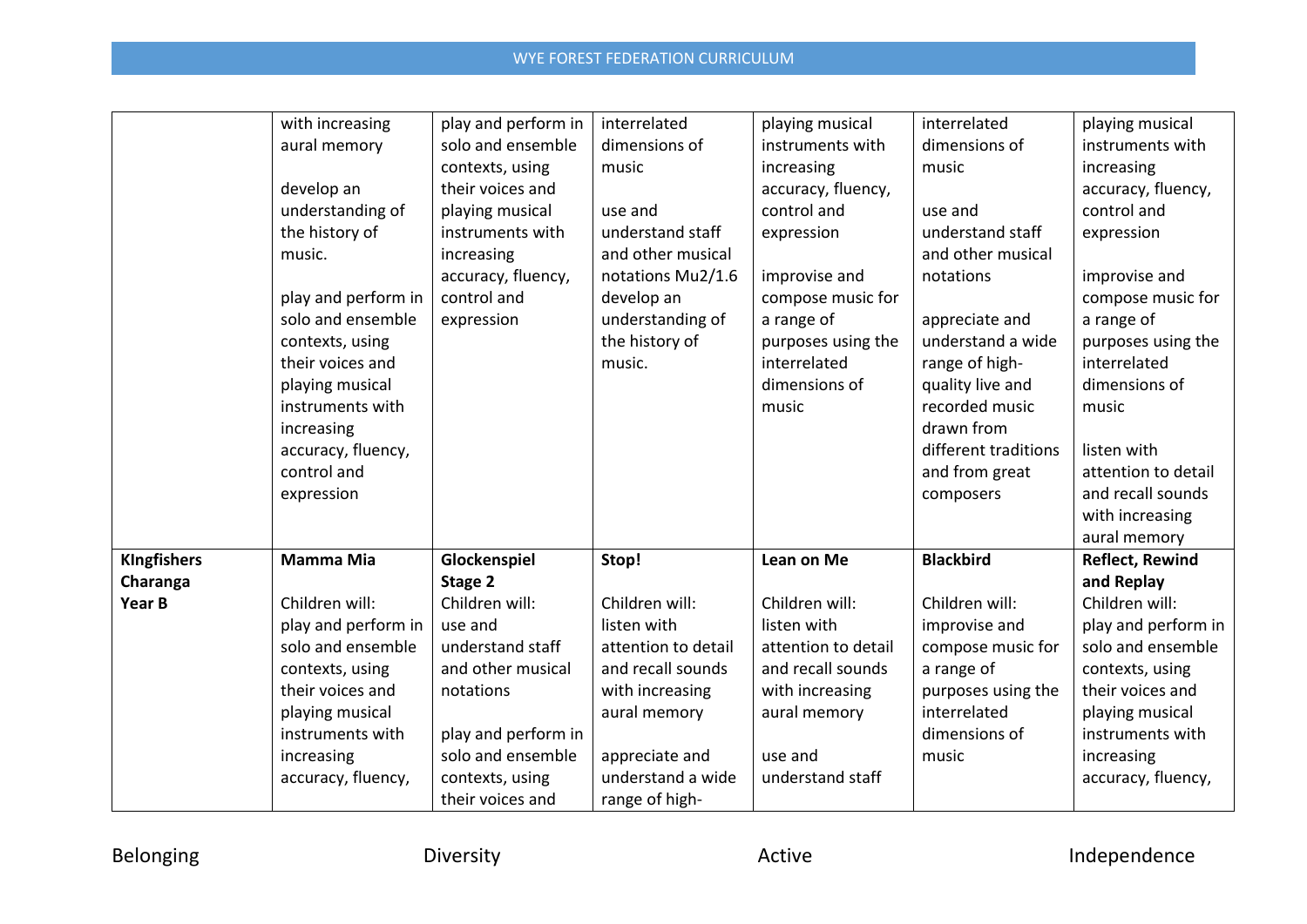|                    | control and          | playing musical     | quality live and     | and other musical   | use and             | control and            |
|--------------------|----------------------|---------------------|----------------------|---------------------|---------------------|------------------------|
|                    | expression           | instruments with    | recorded music       | notations           | understand staff    | expression             |
|                    |                      | increasing          | drawn from           |                     | and other musical   |                        |
|                    | develop an           | accuracy, fluency,  | different traditions | play and perform in | notations           | improvise and          |
|                    | understanding of     | control and         | and from great       | solo and ensemble   |                     | compose music for      |
|                    | the history of       | expression          | composers and        | contexts, using     | develop an          | a range of             |
|                    | music                |                     | musicians            | their voices and    | understanding of    | purposes using the     |
|                    |                      |                     |                      | playing musical     | the history of      | interrelated           |
|                    | appreciate and       |                     |                      | instruments with    | music.              | dimensions of          |
|                    | understand a wide    |                     |                      | increasing          |                     | music                  |
|                    | range of high-       |                     |                      | accuracy, fluency,  |                     |                        |
|                    | quality live and     |                     |                      | control and         |                     | listen with            |
|                    | recorded music       |                     |                      | expression          |                     | attention to detail    |
|                    | drawn from           |                     |                      |                     |                     | and recall sounds      |
|                    | different traditions |                     |                      |                     |                     | with increasing        |
|                    | and from great       |                     |                      |                     |                     | aural memory           |
|                    | composers and        |                     |                      |                     |                     |                        |
|                    | musicians            |                     |                      |                     |                     |                        |
| <b>KIngfishers</b> | Livin' on a Prayer   | Classroom Jazz 1    | Make you feel my     | The Fresh Prince of | Dancing in the      | <b>Reflect, Rewind</b> |
| Charanga           |                      |                     | love                 | <b>Bel-Air</b>      | <b>Street</b>       | and Replay             |
| Year C             | Children will:       | Children will:      |                      |                     |                     |                        |
|                    | play and perform in  | play and perform in | Children will:       | Children will:      | Children will:      | Children will:         |
|                    | solo and ensemble    | solo and ensemble   | appreciate and       | listen with         | listen with         | play and perform in    |
|                    | contexts, using      | contexts, using     | understand a wide    | attention to detail | attention to detail | solo and ensemble      |
|                    | their voices and     | their voices and    | range of high-       | and recall sounds   | and recall sounds   | contexts, using        |
|                    | playing musical      | playing musical     | quality live and     | with increasing     | with increasing     | their voices and       |
|                    | instruments with     | instruments with    | recorded music       | aural memory        | aural memory        | playing musical        |
|                    | increasing           | increasing          | drawn from           |                     | Mu2/1.5             | instruments with       |
|                    | accuracy, fluency,   | accuracy, fluency,  | different traditions | appreciate and      | appreciate and      | increasing             |
|                    | control and          | control and         | and from great       | understand a wide   | understand a wide   | accuracy, fluency,     |
|                    | expression           | expression          | composers and        | range of high-      | range of high-      | control and            |
|                    |                      |                     | musicians            | quality live and    | quality live and    | expression             |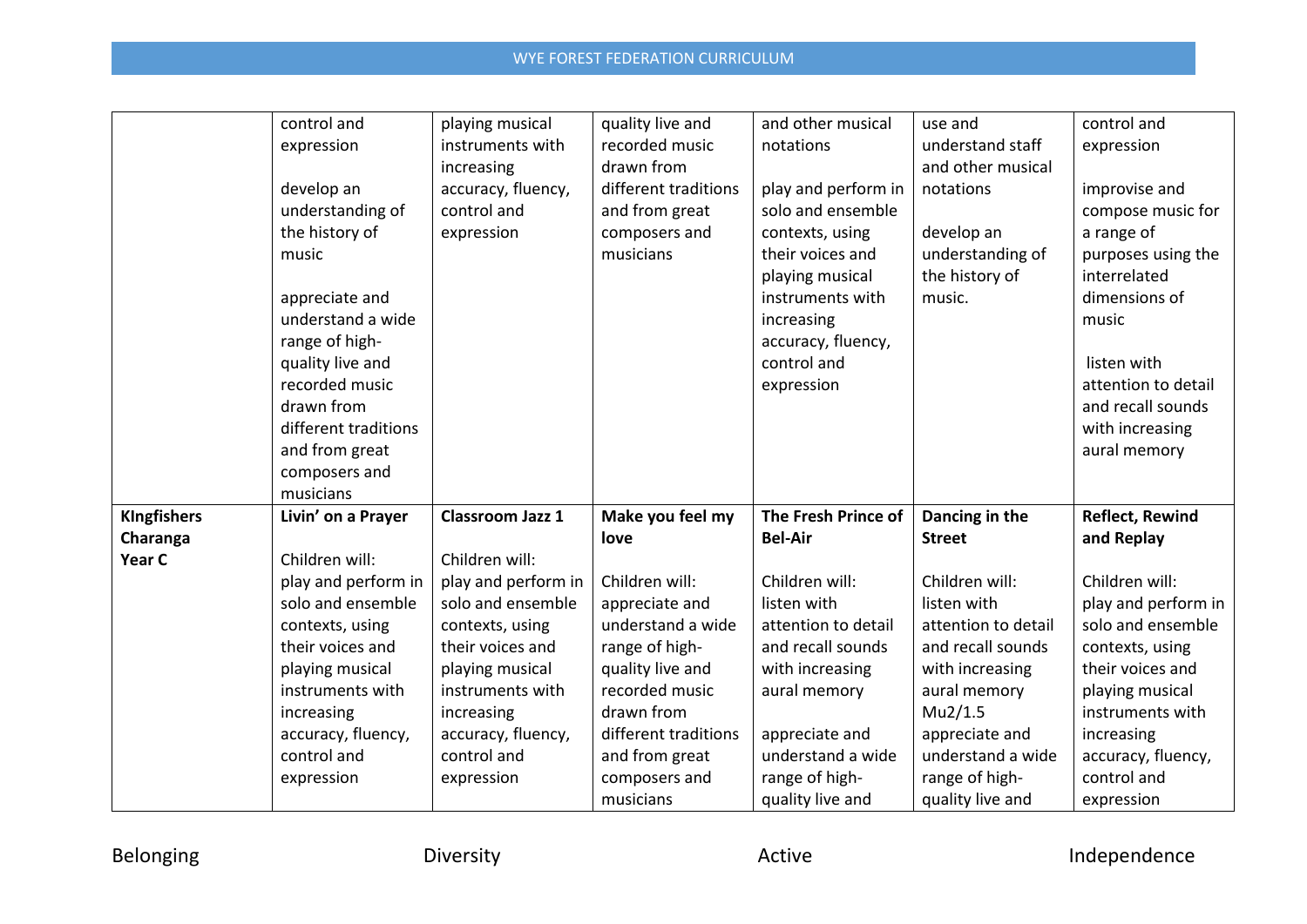|                    | use and              | improvise and           |                                     | recorded music       | recorded music       |                        |
|--------------------|----------------------|-------------------------|-------------------------------------|----------------------|----------------------|------------------------|
|                    | understand staff     | compose music for       | develop an                          | drawn from           | drawn from           | improvise and          |
|                    | and other musical    | a range of              | understanding of                    | different traditions | different traditions | compose music for      |
|                    | notations            | purposes using the      | the history of                      | and from great       | and from great       | a range of             |
|                    |                      | interrelated            | music.                              | composers and        | composers and        | purposes using the     |
|                    | appreciate and       | dimensions of           |                                     | musicians            | musicians            | interrelated           |
|                    | understand a wide    | music                   | play and perform in                 |                      |                      | dimensions of          |
|                    | range of high-       |                         | solo and ensemble                   | develop an           | develop an           | music                  |
|                    | quality live and     | use and                 | contexts, using                     | understanding of     | understanding of     |                        |
|                    | recorded music       | understand staff        | their voices and                    | the history of       | the history of       | listen with            |
|                    | drawn from           | and other musical       | playing musical                     | music                | music                | attention to detail    |
|                    | different traditions | notations               | instruments with                    |                      |                      | and recall sounds      |
|                    | and from great       |                         | increasing                          |                      |                      | with increasing        |
|                    | composers and        |                         | accuracy, fluency,                  |                      |                      | aural memory           |
|                    | musicians            |                         | control and                         |                      |                      |                        |
|                    |                      |                         | expression                          |                      |                      |                        |
|                    |                      |                         |                                     |                      |                      |                        |
| <b>KIngfishers</b> | <b>Happy</b>         | <b>Classroom Jazz 2</b> | <b>A New Year Carol</b>             | You've got a Friend  | <b>Music and Me</b>  | <b>Reflect, Rewind</b> |
| Charanga           |                      |                         |                                     |                      |                      | and Replay             |
| Year D             | Children will:       | Children will:          | Children will:                      | Children will:       | Children will:       | Children will:         |
|                    | improvise and        | play and perform in     | play and perform in                 | play and perform in  | develop an           | play and perform in    |
|                    | compose music for    | solo and ensemble       | solo and ensemble                   | solo and ensemble    | understanding of     | solo and ensemble      |
|                    | a range of           | contexts, using         | contexts, using                     | contexts, using      | the history of       | contexts, using        |
|                    | purposes using the   | their voices and        | their voices and                    | their voices and     | music                | their voices and       |
|                    | interrelated         | playing musical         | playing musical                     | playing musical      | appreciate and       | playing musical        |
|                    | dimensions of        | instruments with        | instruments with                    | instruments with     | understand a wide    | instruments with       |
|                    | music                | increasing              | increasing                          | increasing           | range of high-       | increasing             |
|                    |                      | accuracy, fluency,      | accuracy, fluency,                  | accuracy, fluency,   | quality live and     | accuracy, fluency,     |
|                    | use and              | control and             | control and                         | control and          | recorded music       | control and            |
|                    | understand staff     | expression              | expression                          | expression           | drawn from           | expression             |
|                    | and other musical    |                         |                                     |                      | different traditions |                        |
|                    | notations            | improvise and           | appreciate and<br>understand a wide | improvise and        | and from great       | improvise and          |